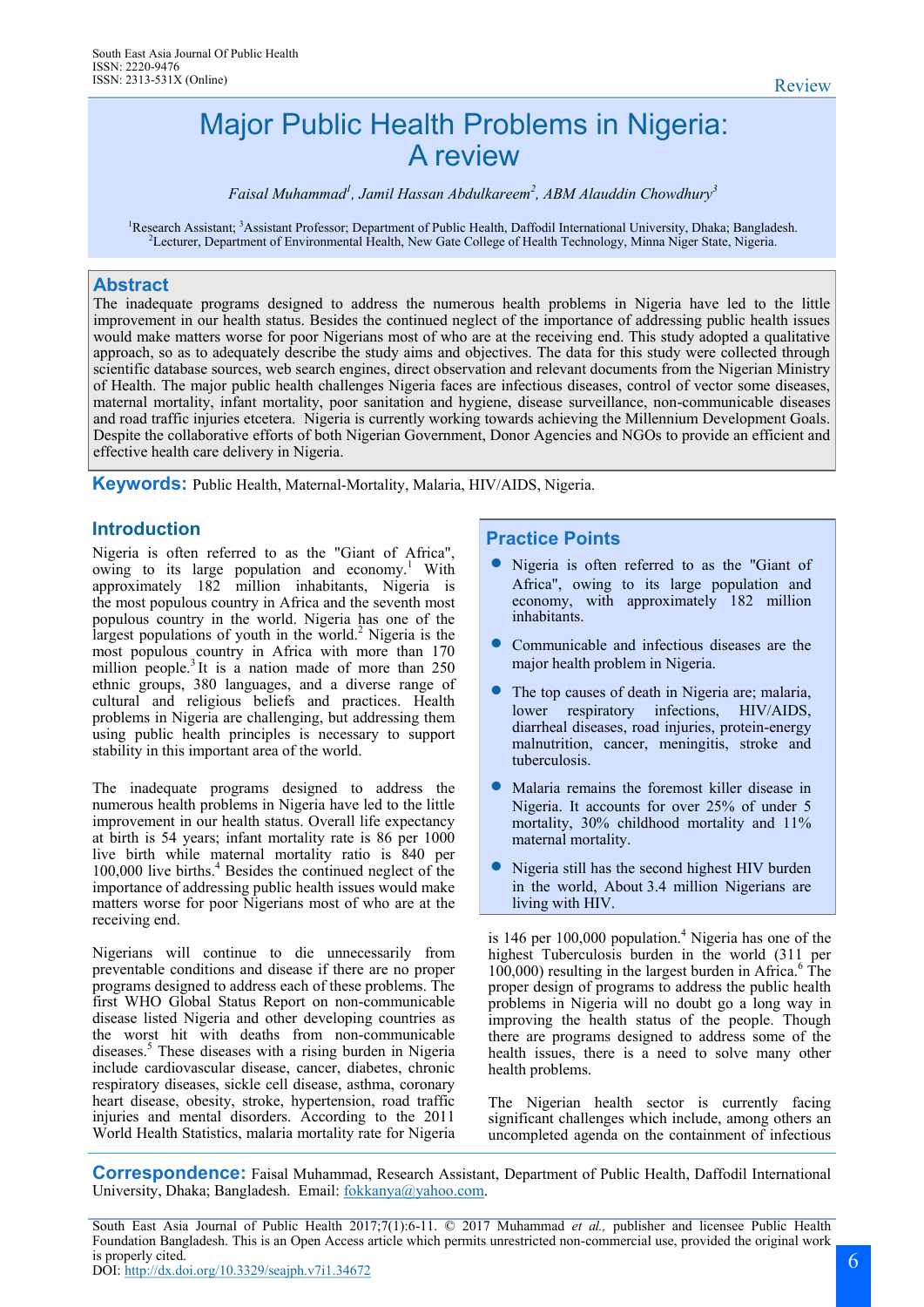disease, as well as the rapid and on-ongoing emergence of non-communicable diseases. Life expectancy at birth in Nigeria stands at 46.8years for men and 48.4years for women, while there is a dire shortage of health workers as a result of economic and social brain drain.<sup>7</sup> It has been estimated that there are only 27 physicians per 100,000 people in Nigeria.<sup>7</sup> These multifaceted challenges are compounded by arisen economic policies and socio-political factors in the country history a limited institutional capacity to provide efficient responses at a population level. Lack of commitment on the part of the government, especially during military rule has worsened the fragile sector.<sup>8</sup> According to the UNDP report 2004 both public and private expenditure as a percentage of GDP is  $0.8\%$  and  $2.6\%$  respectively.<sup>8</sup> Successive governments have on many occasions set out their commitment to this sector, but unfortunately, this rhetoric is not met with tangible and enduring actions, particularly in the area of health system financing. There is a window of opportunity available for initiatives aimed at enhancing the emergence of an integrative approach to public health problems in Nigeria, taking into account the social, cultural and economic determinants of health and also structuring the health system as an efficient channel for health services delivery.

The current national health policy have concise statements on policies of health programs such as HIV/ AIDS, Malaria, Immunization, Population, Reproductive Health, Control of Onchocersiesis, Tuberculosis and Leprosy, Blood Transfusion, Elimination of Female Genital Mutilation, Adolescent health, Food and Nutrition, Child Health, Drug & Food hygiene and safety.<sup>5</sup> The major thrusts of the health policy relate to issues such as National Health Systems and Management, National Healthcare Resource, National Health information system, partnerships for Health development, health research and National Health care laws. This was the outcome of stakeholders submissions on what the national health policy should look like. The public's perception of the revised national health policy is unknown. Though there has been some improvement in the health status of Nigerians but the difference is insignificant. For instance, the achievement of the millennium development goals (MDGs) to which Nigeria, like other countries committed to achieve by  $2015$  remains to be seen.<sup>5, 9</sup>

The issue of equity, accessibility, affordability, quality, effectiveness and efficiency which are the overall policy objectives of the revised national health policy still persistent. The primary health care on which the Nigerian health care system is based has not helped in effectively solving the numerous health problems in Nigeria. Cost effective interventions for priority public health issues such as non-communicable diseases, injuries, maternal and child health etcetera are hardly being used. Inter-sectoral cooperation and collaboration between the different health-related ministries still remains a major issue. Each day there are about 1,000 new infections of HIV in Nigeria.<sup>10</sup> The World Health Statistics of 2011 also showed that the number of reported cases of malaria increased from 2,834,174 in  $2008$  to 4,295,689 in 2009.<sup>4</sup> National health systems remain weak while its management is ineffective and inefficient. There is no equitable distribution of human resources between urban and rural area. Over 70 percent of doctors are in urban areas where only 48 percent of

the population live, leaving 52 percent of the population who live in the rural area at the mercy of inadequate health personnel.<sup>4</sup>

The National Emergency Response and Preparedness Team was constituted by the Federal Ministry of Health (FMOH), Nigeria in recognition of the importance of disease prevention and control.<sup>11</sup> But having the department of public health which is responsible for public health, emergency preparedness and response as well as disease prevention and control under the FMOH has not helped matters besides the mission of public health as defined by the Institute of Medicine (IOM) which is "fulfilling society's interest in assuring the conditions in which people can be healthy" has not been achieved by the department of public health under FMOH. Every year, Nigeria records an outbreak of different diseases which kill innocent Nigerians in their thousands.<sup>11</sup> Despite this yearly occurrence of outbreak, there has not been an effective and efficient emergency response and disease prevention system in Nigeria. That is why the department of public health under the FMOH needs to be upgraded into an agency with or as part of the FMOH that will focus on emergency planning and preparedness; disease prevention and control; and promotion of the health of Nigerian people while the FMOH focus on other issues.<sup>12</sup>

The FMOH is a public health agency and service of government but its response system is slow. The role of the department of public health in disease prevention and control under the FMOH has not been felt over the years. Epidemic prone disease such as Cerebral Spinal Meningitis, Cholera, Measles, Lassa Fever, Yellow Fever as well as other disease of public health importance like diarrhoeal, malaria, plague, tuberculosis, pertussis, onchocerciasis, pneumonia, HIV/AIDS, STI, hepatitis B and so on, require a specialized agency to mitigate their effect on the population. The establishment of a National Public Health Agency (NPHA) will increase the capacity of FMOH to provide prompt and effective public health interventions to Nigerians.<sup>11, 12</sup> This must be done if the government must reduce the incidence of disease and disability. Surveillance, emergency preparedness, disease prevention and control will be the main responsibility of the NPHA thereby relieving the FMOH of the burden of having to ensure the health promotion of Nigerians along with other functions of the Ministry. The formulation of NPHA is imperative if the public health problems in Nigeria must be addressed besides the agency will be concerned with threats to the health of the Nigerian people.

Cholera outbreak in Nigeria estimated as 3 to 5 million cases annually and  $100,000$  to  $150,000$  deaths yearly.<sup>1</sup> It was the worst outbreak in Nigeria in recent years. The number of cases was three times higher than that of 2009 and seven times higher than in  $\tilde{2008}$ .<sup>11</sup> According to UNICEF, UN & WHO, women and children account for four out of every five cases.<sup>11</sup> This study was aimed to identify the major public health problems in Nigeria.

# **Materials and methods**

The search for this review was conducted throughout the period of the study (January to July 2016) to track new developments and published reports and articles. This review was carried out according to a method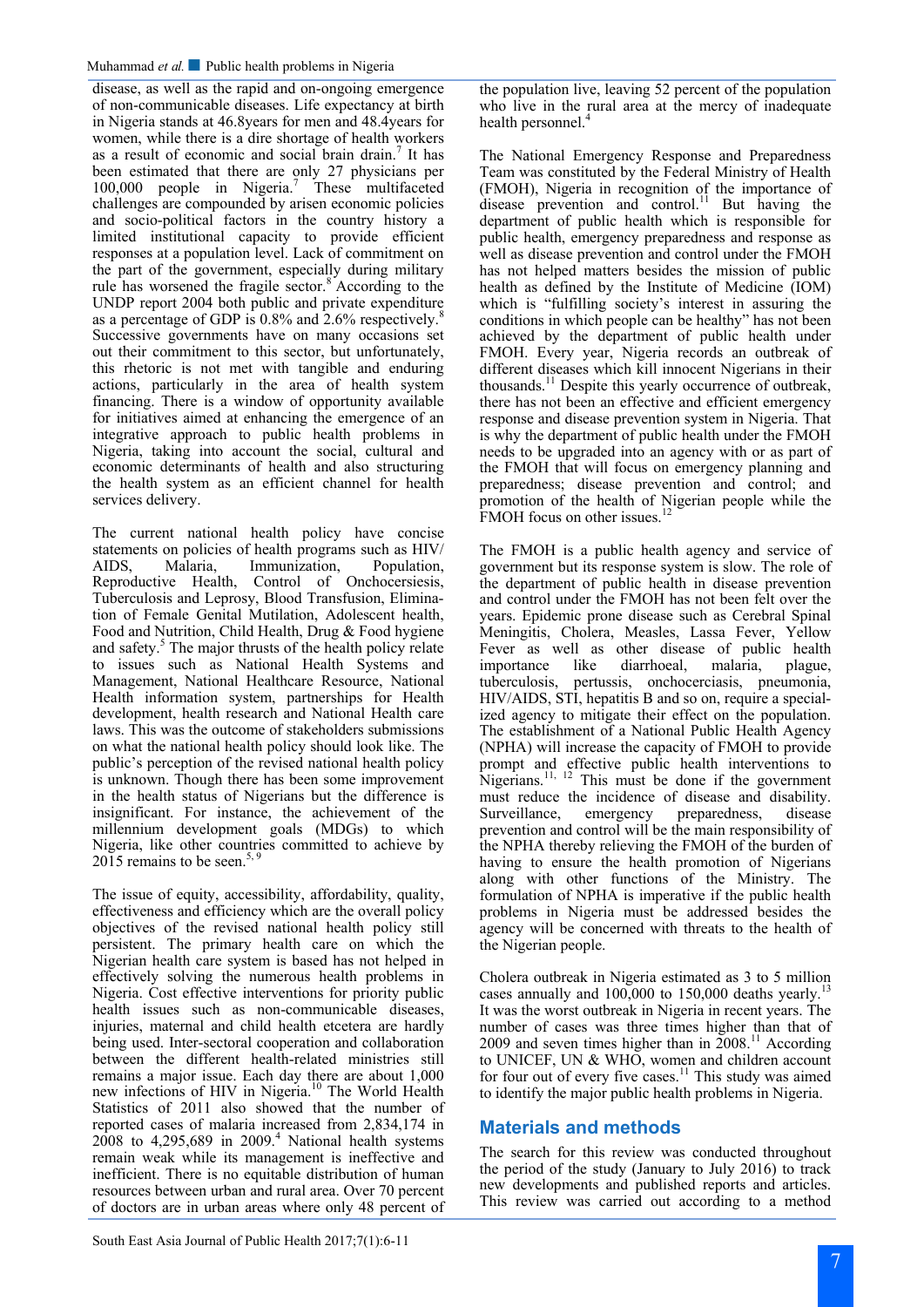(York Methodology) outlined by Arksey and O'Malley 2005 from the University of York, United Kingdom. This study adopted a qualitative approach, so as to adequately describe the study aims and objectives. The study was based on both primary and secondary data. The primary data for this study were collected through scientific database sources and web engine searches, i.e. Public Health Foundation of Nigeria (PHFN), United Nation International Children's Emergency Funds (UNICEF), World Health Organization (WHO), Millennium Development Goals (MDGs), United Nation Program on HIV/AIDS (UNAIDS), United States Agency for International Development (USAID) and relevant articles from African Journals Online. Secondary data were based on direct observation and relevant documents/reports from the Nigerian Ministry of Health (FMOH).

Related articles, reports, and web page documents those that met inclusion criteria for this study were selected and reviewed as well. The inclusion criterion was all the data related to public health issues and challenges in Nigeria (2004 onwards). Reports not wholly focused on the topic of this study were excluded. All the retrieved publications were reviewed with emphasis on the public health issues in Nigeria.

# **Results and Discussion**

Nigeria faces many public health problems and challenges.<sup>15</sup> The health issues that Nigeria faces are infectious diseases, sewage disposal, health insurance, water supply, air pollution, noise pollution, environmental radiation, housing, solid waste disposal, disaster management, control of vector some diseases, doctorpopulation ratio, population-bed ratio, population per health facility, payment system/methods, utilization of care, access to care, improper co-ordination of donor funds, maternal mortality, infant mortality, health financing, poor sanitation and hygiene, incessant doctors strike, disease surveillance, smoking of tobacco, brain drain, rapid urbanization, non-communicable diseases, alcohol abuse, environment degradation, road traffic injuries etcetera.<sup>5</sup>

The top 10 causes of death in Nigeria are as follows: $3$ 

- Malaria  $(20\%)$
- Lower Respiratory Infection (19%)
- $\bullet$  HIV/AIDS (9%)
- Diarrheal Diseases (5%)
- Road Injuries  $(5%)$
- Protein Energy Malnutrition (4%)
- Cancer  $(3\%)$
- Meningitis  $(3\%)$
- Stroke  $(3%)$
- Tuberculosis  $(2%)$

#### *Public health Issues*

Globally about 58 million people died in the year 2005, however more than 10 million (about 18.8 percent) were from the WHO African Region.<sup>16</sup> More than three-fifths (64 percent) of the death that occurred in the region resulted from HIV/AIDS (19%), lower respiratory infections (10%), malaria (8%), diarrhoeal diseases (7%), cerebrovascular disease (4%), ischaemic heart disease (3%), tuberculosis (3%), measles (3%), low

birth weight (2%), birth asphyxia and birth trauma (2%) and maternal conditions (2%). Nevertheless the effective public health interventions that could have prevented most of deaths exist, but coverage is low due to weak and under-resourced health systems. Some of the weaknesses can be attributed to challenges related to leadership and governance; health workforce; medical products, vaccines and technologies; information; financing; and services delivery.

In Nigeria communicable and infectious diseases are the major health problem.<sup>3</sup> Nigeria has slowly entered the era of 'disease of the affluent" Diseases like Hypertension, Cancer, Obesity etc. Most of the Nigerians (young and old) die of different preventable diseases such as HIV/AIDS, tuberculosis, malaria, vaccine preventable disease of childhood, diarrheal, acute respiratory infections, maternal and neonatal conditions due to inadequate investment in preventive services.<sup>3,15</sup>

A country with a largely unhealthy population cannot progress economically, increase her Gross Domestic Product per capita nor experience economic development which is measured primarily by economic growth. Nigerians young and old die of different preventable diseases such as HIV/AIDS, tuberculosis, malaria, vaccine preventable disease of childhood, diarrheal, acute respiratory infections, maternal and neonatal conditions due to inadequate investment in preventive services. The direct and indirect cost of illness have also continued to pauperize most of the citizens and this affect economic growth as well as development. The sooner governments begin to improve investment on health of the people, the better. African countries like Liberia, Malawi, Burkina Faso, Djibouti, Botswana and Rwanda that are poor than Nigeria have met the target of the Abuja Declaration of 2001 in which all African Health Ministers agreed upon a 15% budgetary allocation to health.<sup>15</sup>

#### *Malaria*

Malaria remains the foremost killer disease in Nigeria.<sup>18</sup> It has the highest burden of disease in Nigeria with an estimated 300,000 children dying of malaria each year. It accounts for over 25% of infant mortality (children under aged one), 30% of childhood mortality (children under five), and 11% of maternal mortality. At least 50% of the population has at least one episode of malaria annually, while children aged less than 5 years have 2 to 4 attacks annually.<sup>19</sup> Malaria is mostly severe among pregnant women and children less than 5 years of age, due to their relatively lower levels of immunity. To address the importance of both malaria treatment and prevention, the Society for Family Health (SFH) malaria programming centers on Pre-Packaged Therapy (PPT) and Long Lasting Insecticide Treated Nets (LLINs). Recently, the Federal Ministry of Health has implemented the new treatment policy on malaria which includes the use of Artemisinine-based Combination Therapy (ACT) as the new first line drug for the treatment of uncomplicated malaria.<sup>20</sup> A new brand of ACT for Children KidACT was developed and launched in 2008. The brand is heavily subsidized for affordability to poor and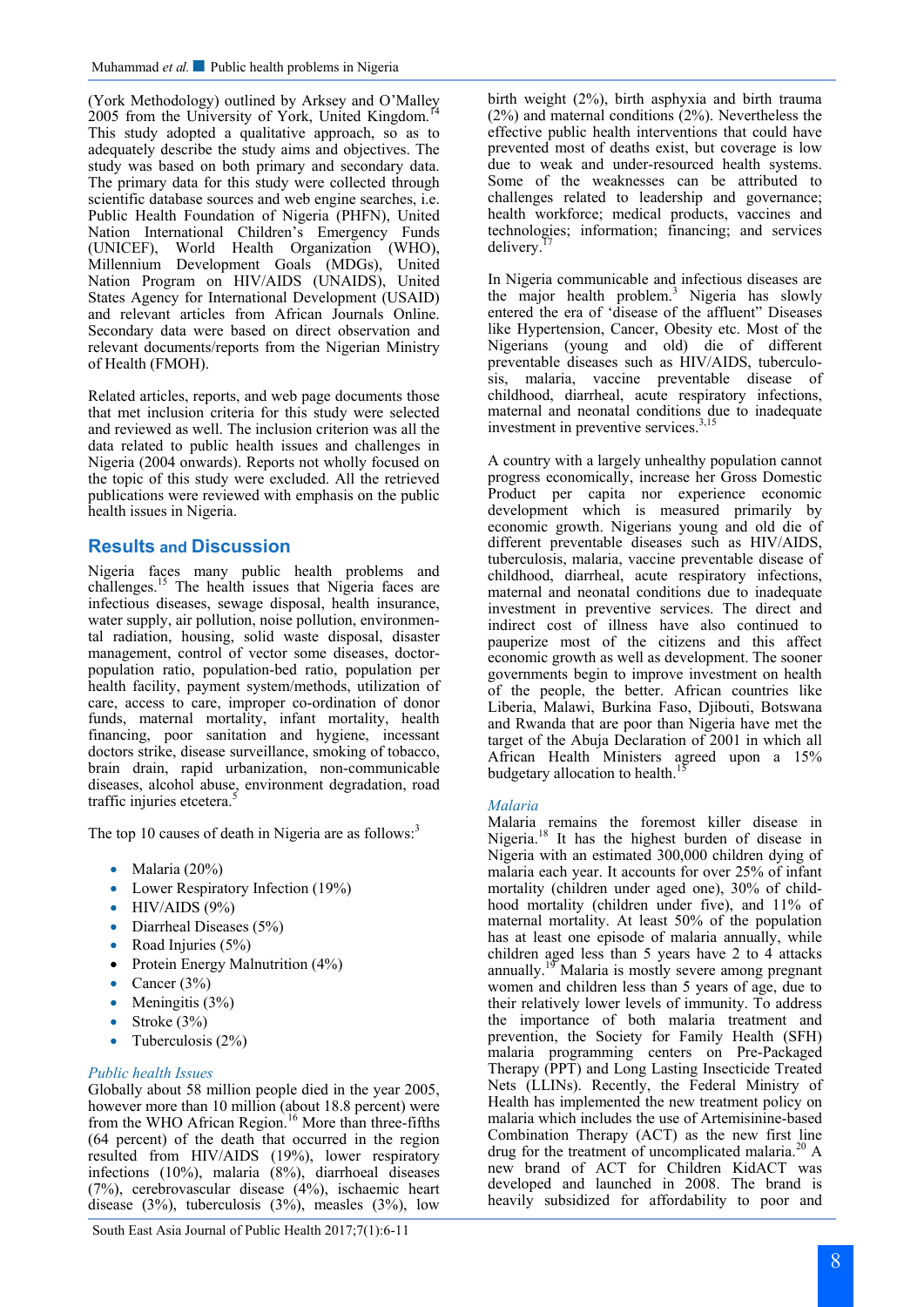vulnerable Nigerians who bear the brunt of malaria. Like other NGOs, SFH is promoting the government policy and in addition distributes PermaNet which is a long-lasting insecticide-treated net.<sup>19,20</sup> The nets are inexpensive and distribution is an easy way of preventing malaria and possibly other vector-borne diseases from burdening the health and economic wellbeing of Nigerians.

#### *HIV/AIDS*

Nigeria has 2.9 million people living with HIV/AIDS, the largest number in the world after India and South Africa. The HIV/AIDS pandemic, which has already left at least 930,000 children orphaned, and the high rates of maternal death and disability, are outstanding public health issues in Nigeria.<sup>21</sup> A high incidence of unsafe abortion is driven by legal restrictions and social stigma, while an extremely low rate of contraceptive use contributes to an estimated 1.4 million unintended pregnancies each year.<sup>1</sup>

In response to the growing HIV/AIDS pandemic treatment, USAID/Nigeria provides antiretroviral drugs and services to eligible patients, as well as laboratory support for the diagnosis and monitoring of HIVpositive patients. The treatment program features reduced target costs, cost-leveraging, and health care worker training by all implementing partners to harmonize and standardize treatment services. This program provides much-needed drugs to many Nigerians with HIV but can nowhere near address the growing HIV/AIDS infection rate. The Nigerian government has set a 2010 goal of providing universal access to HIV prevention, care, and treatment. To this end, it has implemented a number of strategies to scale up HIV services, including a national counseling and testing program and increased collaboration with external donors and non-governmental organizations.<sup>21,22</sup>

#### *Reproductive health and child survival*

Despite considerable gains in the past decade, Nigeria's reproductive health indicators are still very poor. Country-wide, the total fertility rate is 5.7 children per mother, with a contraceptive prevalence rate of less than 10%.<sup>15</sup> Furthermore, these statistics mask wide regional variations, for example, the total fertility rate in the northwestern region is as high as 7.3, with a contraceptive prevalence rate of  $3\%$ .<sup>23</sup> Lack of sexual health information and services make young people vulnerable to sexually transmitted infections (STIs) and unintended pregnancy. Nevertheless, Nigerian government both at Federal and State is working in collaboration with many organizations to improve adolescent reproductive and sexual health through advocacy and prevention programming.

Child survival in Nigeria is threatened by nutritional deficiencies and illnesses, particularly malaria, diarrhoeal diseases, acute respiratory infections (ARI), and vaccine preventable diseases (VPD), which account for the majority of morbidity and mortality in childhood.15, 24 Other threats include high maternal morbidity and mortality. Regarding child health, the country has adopted and implemented to a certain extent a number of major global initiatives affecting children, such as the Safe Motherhood Initiative and its follow-up Making Pregnancy Safer, Baby-Friendly Hospital Initiative

(BFHI), and Integrated Management of Childhood Illness (IMCI). Others are Roll Back Malaria Initiative (RBM), Elimination of Iodine a Dependent Diabetes, Vitamin A Deficiency Control, and National Program on Immunization (NPI), the latter with a special emphasis on the eradication of poliomyelitis. Yet the impact of interventions in child survival to a large extent have not achieved as much as would have been expected despite the amount of funds and resources that have been put into these programs. For instance, Nigeria is still one the three countries of the world harboring and spreading the three serotypes of wild polio viruses to different parts of the world despite ongoing intensive immunization activities because of non-compliancy to polio vaccination.<sup>25</sup> It may be recalled that in 2003, there was a political propaganda that Polio vaccine contained infertility agents, spread HIV and was reported generally unsafe.<sup>26</sup> Although the safety of the polio vaccine was later proven beyond all reasonable doubt globally, and frantic efforts have been made to disabuse the minds of the people, pockets of parents still refuse their wards/children to receive the vaccine.

The crude death rate, life expectancy, infant mortality rate, human development index, maternal mortality rate, the proportion of GNP spent on health services are testaments to this fact, the above indicators do not show that Nigeria is a country that supports the survival of the Nigerian people in a world where their fellow human beings live long enough due to increased life expectancy and proper investment in the health of the people.<sup>5</sup> It is often believed that only wealthy nations can possibly increase life expectancy and reduce infant and maternal mortality rate as recorded in countries like United Kingdom, Germany, Italy, Spain, France, Japan, Canada, Australia, Sweden, Chile, USA etcetera but donor funds to developing countries which is expected to bridge the financing gap have not been properly utilized for the improvement of the citizen's health status.<sup>5</sup>

#### *Tuberculosis control*

Nigeria is ranked 4th among the 22 worst affected Nigeria is ranked 4th among the 22 webs the countries in the world and the first in Africa.<sup>27</sup> As such, about  $460,000$  new TB cases occur yearly in Nigeria.<sup>2</sup> Lagos state carries 8.4% of Nigeria TB burden and consistently has been responsible for about 11% of the cases of TB registered in Nigeria. The State program is implementing the internationally recommended STOP TB Strategy.<sup>2</sup>

USAID/Nigeria implements its HIV/AIDS and TB activities under a comprehensive approach with other United States Government agencies, including the Centers for Disease Control and Prevention and the Department of Defense, which are all working as part of the President Emergency Plan for AIDS Relief (PEPFAR).<sup>4</sup> Activities are designed to reduce TB transmission, improve diagnosis, and manage multi-drug-resistant-TB cases, especially among HIV positive patients.

Routine HIV testing is also a priority in USAID TB Directly Observed Treatment Short-Course. The control and prevention of Tuberculosis in contemporary times has many faces and challenges. These, among others, include the impact of HIV/AIDS and the emergence of multi-drug resistant tuberculosis (MDR-TB). The HIV/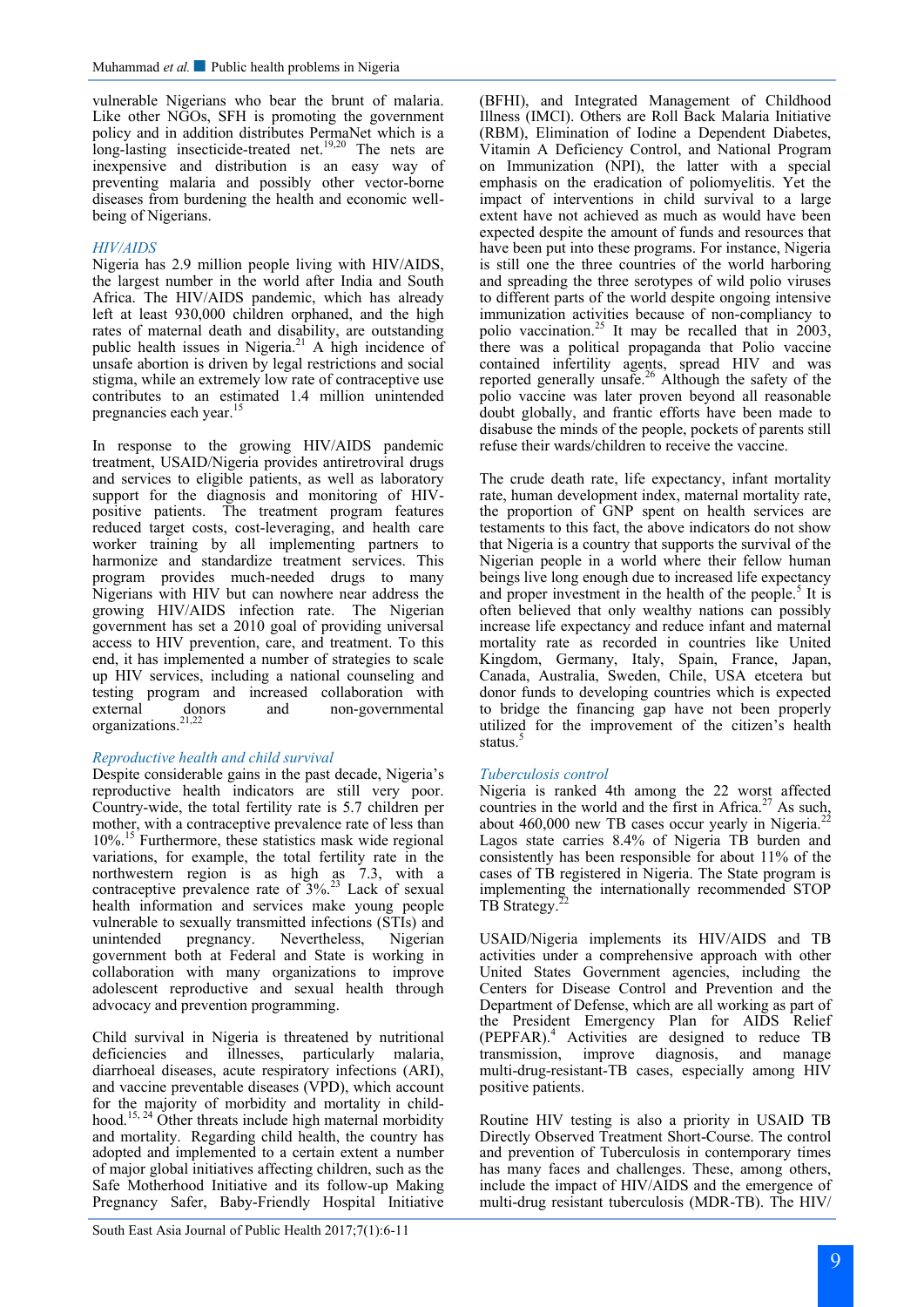AIDS pandemic is not only fueling the burden of tuberculosis but also poses great challenge to its diagnosis and management. The recorded HIV diagnosis and management. The recorded HIV prevalence among TB cases in Nigeria is estimated at  $27\%$ <sup>15</sup>

#### *Leprosy control Program*

It has been estimated that about 5,000 leprosy cases occur yearly.<sup>22</sup> By the 1940s and 50s Nigeria was ahead of many countries in its leprosy control activities. There has been significant reduction in the registered prevalence of leprosy with some evidence of reduced transmission. This has been attributed to increased and sustained control activities resulting in the elimination of the disease as a public health problem at national level. However, there are still endemic pockets at the sub-national level.

An issue of concern in leprosy control remains the rehabilitation of a large number of ex-leprosy patients who have been cured of leprosy but have disabilities. In collaboration with many NGOs, effective, integrated leprosy control programs in which both female and male patients are identified, diagnosed and treated in the early stages of leprosy by the health system are ongoing. These programs also work to prevent and reduce impairments associated with leprosy, and to provide appropriate rehabilitation and education and vocational training opportunities for persons affected by leprosy.<sup>2</sup>

# **Conclusion**

Nigeria is currently working towards achieving the Millennium Development Goals. To reach the targets for the reduction of child mortality, which form MDG 4, Nigeria should reduce under-five deaths per 1,000 live births to 71, and increase measles immunization to 100 per cent by 2015.

Despite the collaborative efforts of both Nigerian Government, Donor Agencies and NGOs to provide an efficient and effective health care delivery in Nigeria, confronting problems render these efforts much less than desired. Some of these problems or challenges include both emerging and re-emerging health problems such as HIV/AIDS pandemic, inadequate payment of health workers salaries, poor quality of care, inequitable health care services, brain drain, and irrational appointment of health workers among others. A new global burden has revealed that malaria and HIV are still leading cause of death in Nigeria killing more than 190 thousand and 130 thousand people respectively.

# **Recommendations**

The study put forward following recommendations:

- Government should improve its plan on how to tackle the major public health issues in the country (i.e. HIV/AIDs, Tuberculosis and Malaria remain major health issues in Nigeria) and it also try more on the incidence of drug resistant TB and extremely drug resistant TB in order to tackle them.
- Efforts on the vertical transmission of HIV infection should be double to ensure the reduction of mother-to-child transmission.

 Government should be committed to the new Global Fund initiative in combating HIV/AIDS, TB and malaria and it has to do everything possible to ensure the reduction of the three identified diseases in line with the Millennium Development Goals (MDGs) targets in 2015.

## **Acknowledgments**

We thank all the staff of Public Health Department Daffodil International University, Dhaka Bangladesh for their support and advices.

# **Competing interests**

The authors declare that they have no competing interests.

### **References**

- 1. Peter H. Nigeria Giant of Africa. London : Swallow Editions, 1987.
- 2. The CIA World Fact Book 2014. Skyhorse Publishing, Inc. 2013.
- 3. Centre for Disease Control and Prevention (CDC), Nigeria report 2013. [https://](https://www.cdc.gov/globalhealth/countries/nigeria/why/default.htm) [www.cdc.gov/globalhealth/countries/nigeria/](https://www.cdc.gov/globalhealth/countries/nigeria/why/default.htm) [why/default.htm](https://www.cdc.gov/globalhealth/countries/nigeria/why/default.htm) (accessed 17 June 2016).
- 4. World Health Organization. World Health Statistics Report-2011. Geneva: WHO 2011.
- 5. Bolaji SA. Addressing the Public Health Challenges Nigeria Faces. [https://](https://www.inigerian.com/addressing-the-public-health-challenges-nigeria-faces/) [www.inigerian.com/addressing](https://www.inigerian.com/addressing-the-public-health-challenges-nigeria-faces/)-the-public-health -[challenges](https://www.inigerian.com/addressing-the-public-health-challenges-nigeria-faces/)-nigeria-faces/ (accessed 20 May, 2016)
- 6. World Health Organization. Global Tuberculosis Report-2009. Geneva: WHO 2009.
- 7. Public Health Foundation of Nigeria. [http://](http://www.phfn.org/DynamicPage.aspx?pageid=23) [www.phfn.org/DynamicPage.aspx?pageid=23](http://www.phfn.org/DynamicPage.aspx?pageid=23) (accessed 2 June 2016).
- 8. United Nations Development Programme. Nigerian Human Development Report-2004. New York:UNDP, 2004.
- 9. United Nations Development Programme. What Will It Take to Achieve the Millennium Development Goals? – An International Assessment. New York: UNDP, 2010.
- 10. United Nation Programme on HIV and AIDS (UNAIDS). Country Progress Report. Nigeria: UNDP 2010.
- 11. Bolaji SA. The national public health agency alternative; National daily newspaper, 2012. [http://old.nationaldailyng.com/editorial/](http://old.nationaldailyng.com/editorial/comments-and-issues/4686-the-national-public-health-agency-alternative) comments-and-[issues/4686](http://old.nationaldailyng.com/editorial/comments-and-issues/4686-the-national-public-health-agency-alternative)-the-national-publichealth-agency-[alternative](http://old.nationaldailyng.com/editorial/comments-and-issues/4686-the-national-public-health-agency-alternative) (accessed June 2016).
- 12. Elvis EI, Akinola AF, Ikeoluwapo OA. An overview of disease surveillance and notification system in Nigeria and the roles of clinicians in disease outbreak prevention and control. *Niger Med J* 2015;56(3):161-8.
- 13. World Health Organization. Cholera Annual Report 2011: Weekly Epidemiological Record, Volume 87:289-304, Geneva:WHO, 2012.